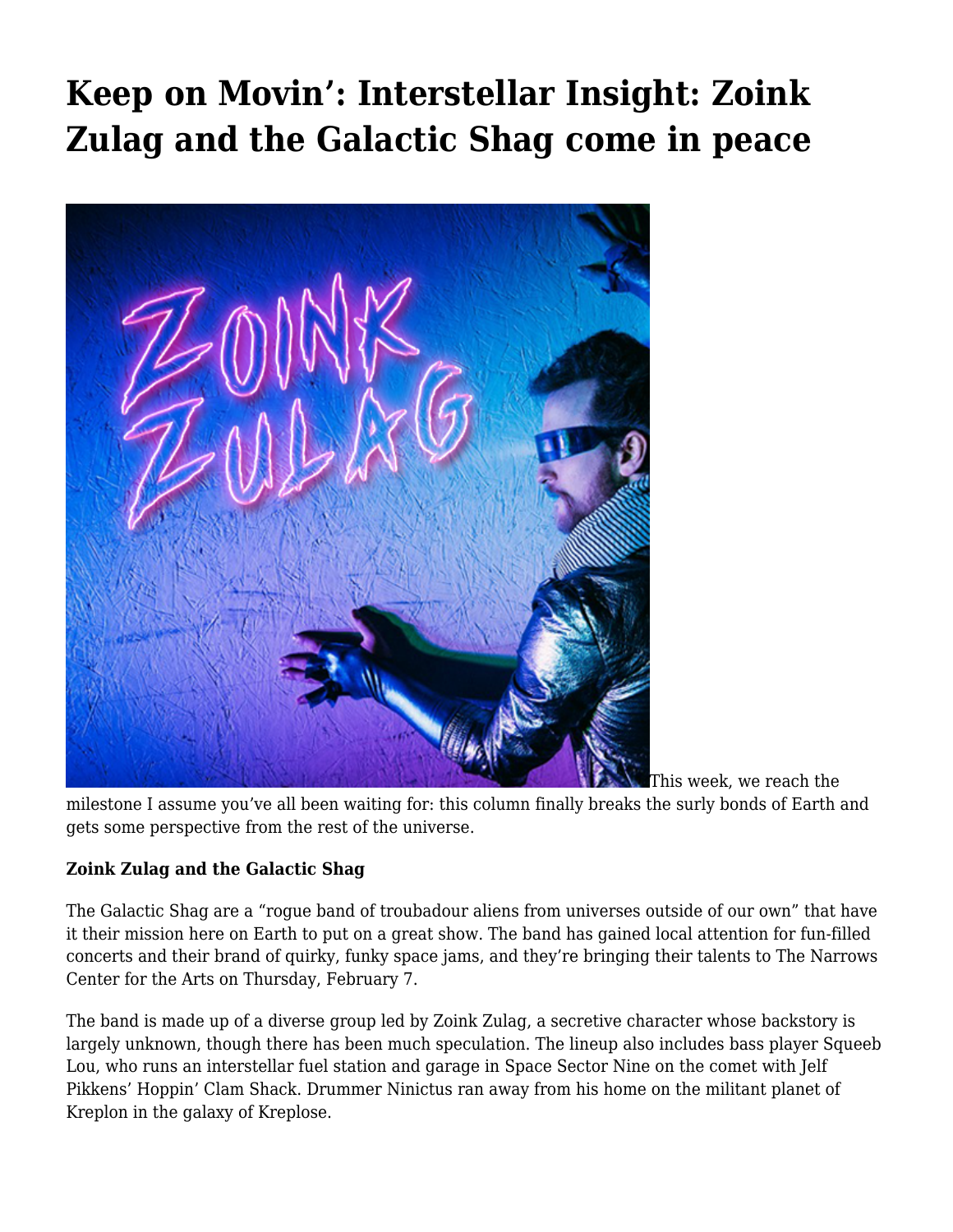I spoke to two representatives from the band about their cosmic sound and the tribulations of trying to relate to life on this planet.

#### **Jake Bissaro:** Space is a big place; how did you guys end up coming together? **ZZ&GS:** We're all from a different planet and area of space, and pretty much just happened to come together after gallivanting around space for many years. The band converged at Area Fifty Fun, the

## **JB:** Do you have any recorded music?

hottest nightclub in Roswell, New Mexico.

**ZZ&GS:** We do have a few songs on YouTube that we recorded ourselves. We're hoping to release an official EP or album in the future.

## **JB:** Would it fall under a definable genre or style?

**ZZ&GS:** If we had to define it under your Earthling terms, we'd call it a theatrical rock experience. Our main goal is to communicate our unfamiliar concepts through sounds and influences that may be familiar to you Earthlings. We've been compared to The Talking Heads, David Bowie and Zappa. The material stems from our attempt to assimilate to Earth culture through our music.

**JB:** A song you have on YouTube is "Time (Days Are Minutes)." Is time on a totally different scale where you guys are from?

**ZZ&GS:** It's not something that's easy for us to understand; humans are the only organisms we've come across who even have the concept of time. We think we're getting a better grip on it. The breakdown starts with days then goes to minutes, which then boils down to hours then back to minutes again …. and liters are somehow involved. Like we said, it's a work in progress.

## **JB:** What can audiences expect at the Fall River show?

**ZZ&GS:** First and foremost, they can expect to dance and have a good time. With everything that's going on here on this planet, Earthlings seem particularly stressed, and we'd like to give them a way to forget about all that — at least for a short time. You may even see what you would refer to as "conservatives" mingling with "liberals." We're also excited to have our good friends Bocheck playing with us. We abducted them a long time ago, and we've found that they complement us and add to the energy of our shows.

## **JB:** What is next for the Galactic Shag?

**ZZ&GS:** We always have a range of gigs here on Earth, the next of which if Feb 20 at The Parlour. We're working on more music to get out there, as well as working on an intergalactic podcast titled "**Podcast in a Pod**." We're trying to create a universe of content for our fans, and a "Road to Roswell" tour is the ultimate hope.

*Zoink Zulag and the Galactic Shag take the stage at The Narrows Center in Fall River, Mass, on Thu, Feb 7 at 8pm.* Stay updated with ZZ&GS at their Facebook page: [facebook.com/GalacticShag](https://www.facebook.com/GalacticShag/)

And now, some concerts of note:

## **WHEM: The Horse-Eyed Men's Living Radio Show, The Columbus Theatre, Feb 7**

Live! Tonight! The best fake radio show in at least the surrounding three postal districts. This week, the Harley brothers are joined by two local artists: songwriter John Faraone, playing songs from his recent